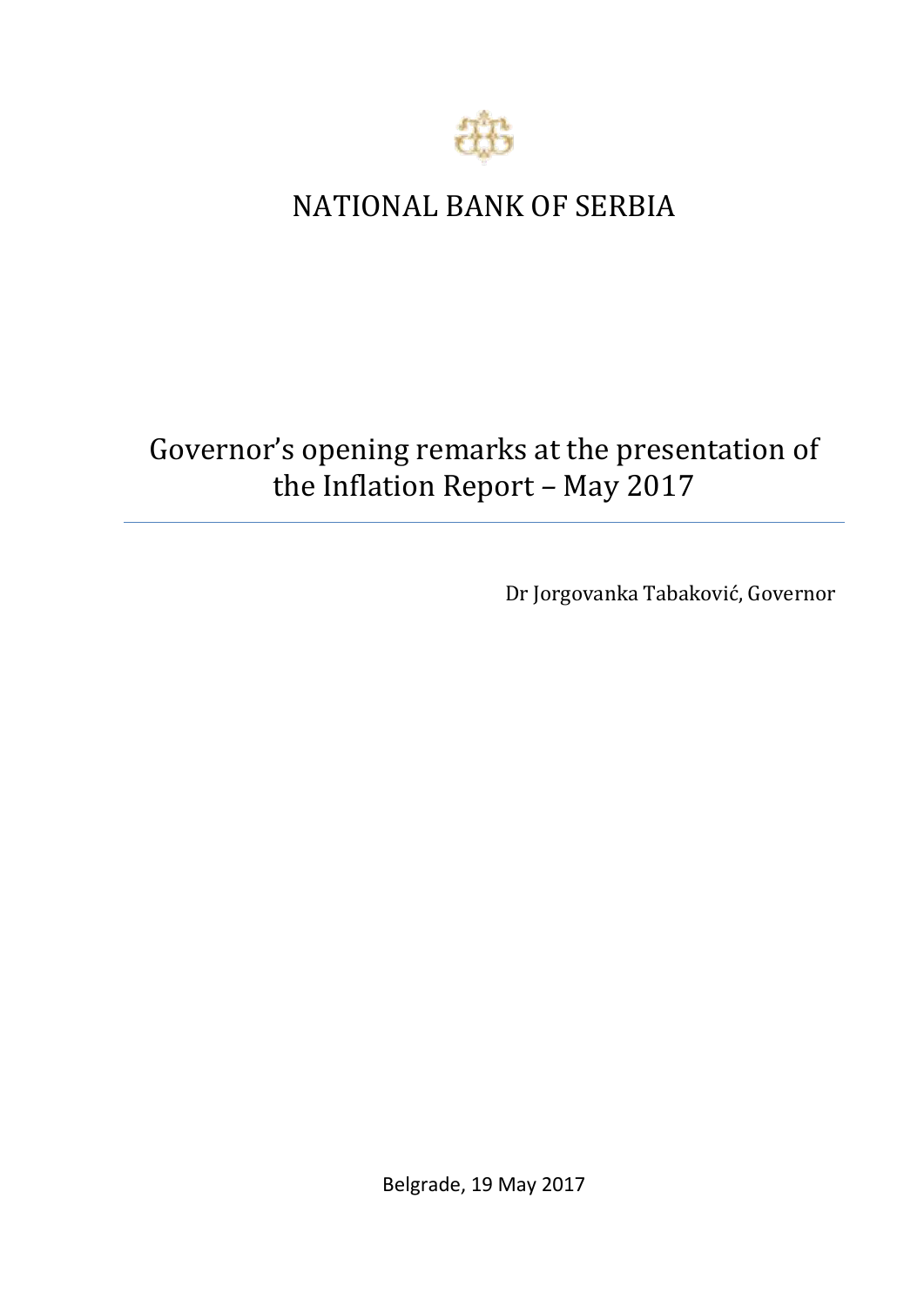#### *Ladies and gentlemen, dear colleagues,*

Welcome to the presentation of the May *Inflation Report.* As always, we will give an overview of the current monetary and macroeconomic developments and our expectations for this and the following year.

#### **Inflation within the target tolerance band**

First, I would like to underline that since the beginning of 2017, inflation has moved within the bounds of the new, lower target tolerance band. We anticipated that inflation would move within the target tolerance band this year and announced this trend at presentations of the *Inflation Report* last year as well as at the previous, February presentation. As in other countries, inflation in this period was affected by the recovery in global oil prices in the latter half of 2016 as was expected; however, adverse weather conditions early this year resulted in a higher than expected increase in the prices of fruit, vegetables and firewood. That this is an impact of one-off factors on inflation is suggested by low and relatively stable core inflation, which hovered at around 2% year-on-year. According to our latest projection, over the two-year horizon covered by the projection we expect inflation to move within the bounds of the target tolerance band of 3±1.5%.

You will hear a more detailed elaboration on the projection of inflation and its factors later on in the conference. I would like to take a look at developments in the international environment which for quite a while have posed a challenge to Serbia, as well as to all small and open economies, which is why it is important that we preserve macroeconomic stability and improve our business ambience.

In the prior period, the international environment was marked by **uncertainty** – uncertainty regarding the pace of global recovery, uncertainty regarding the character of monetary policies of the leading central banks and uncertainty in terms of movements in the prices of primary commodities, notably oil.

The uncertainty in the international financial market originates primarily from the diverging monetary policies pursued by the Fed and the European Central Bank. Taking stock of the US economy, the Fed continued to raise its fed funds rate in 2017. By contrast, the European Central Bank's decision to extend the quantitative easing programme at least until the end of 2017 will mitigate the negative effects of the Fed's monetary policy normalisation. These decisions affect not only their economies, but also global markets and capital flows to emerging economies, which in turn inevitably affects the pace of Serbia's trade growth and financial cooperation with the rest of the world.

The recovery in the global market of primary commodities is largely attributable to the favourable outlook for global economic growth which is gaining speed and showing signs of sustainability, whereas volatile prices of these commodities are under the impact of specific factors – from weather conditions, through compliance with agreements of oil producers to geopolitical tensions.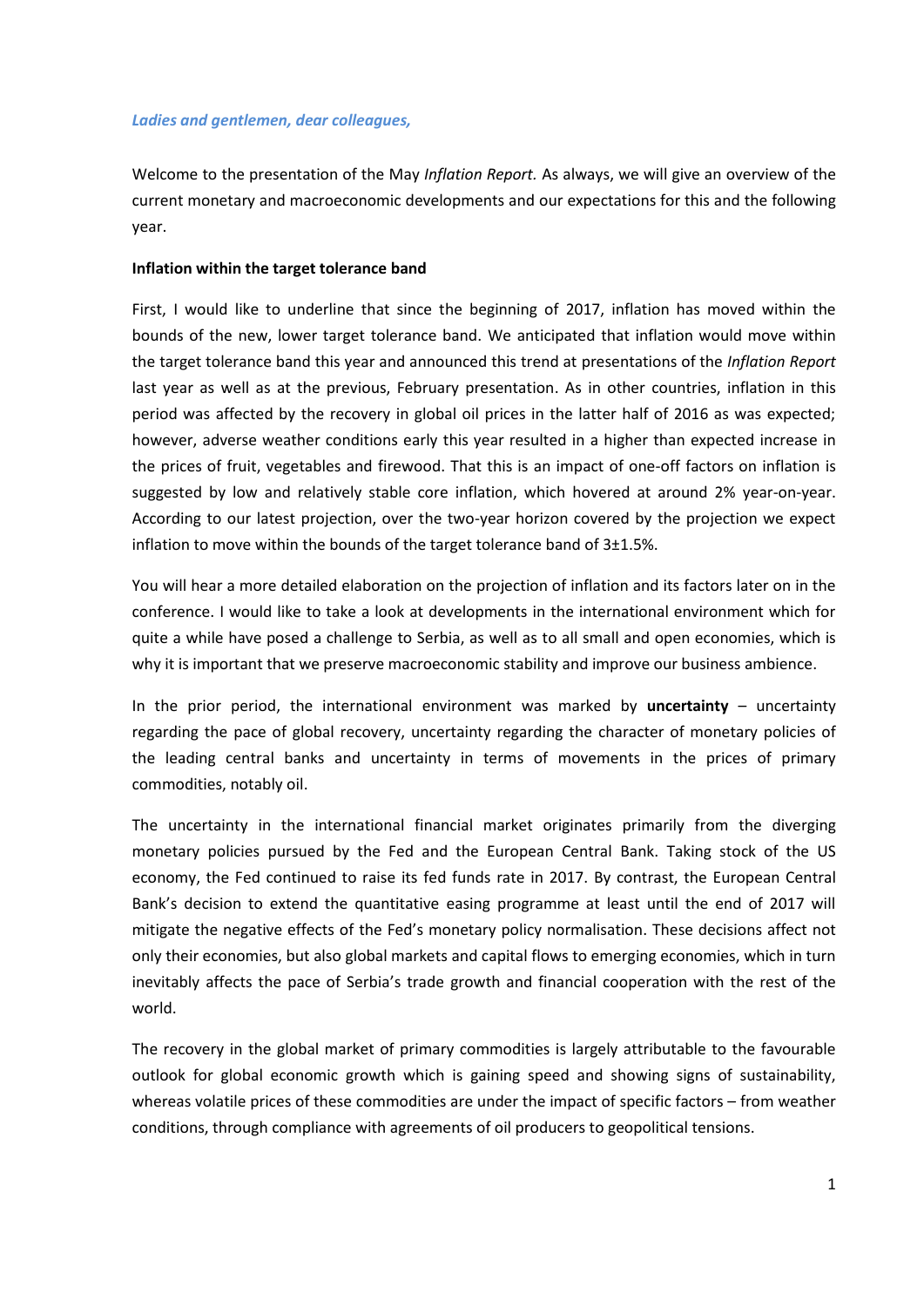It appears that the uncertainty on this account will persist in the period ahead. However, the results we achieve and anticipate when it comes to the narrowing in internal and external imbalances and implementation of structural reforms will determine the extent to which this uncertainty will reflect on us. Therefore I would like to particularly emphasise that owing to reduced macroeconomic imbalances Serbia is now much more resilient to potential adverse impacts from the international environment.

#### **Lower fiscal deficit and stronger external position are our response to external shocks**

Thanks to consolidation, the fiscal deficit was reduced to 1.3% of GDP in 2016, while positive movements continue into the current year. I wish to remind you that in the first quarter, the general government recorded a surplus of 1.2% of GDP, and the share of public debt in GDP was reduced further. At the same time, the current account deficit was reduced further in 2016 to 4.0% of GDP and was fully covered by foreign direct investment, which is likely to continue in the coming period. This is helpful for strengthening the country's external position, thereby increasing our resilience to external shocks.

### **The National Bank of Serbia's contribution to faster and sustainable economic growth and increase in employment will continue through price stability and relative stability of the exchange rate, with lower costs of private sector financing**

A key fact regarding economic growth is that the current account deficit was reduced owing to outstanding export results of the Serbian economy, which was also facilitated by the activation of earlier investment and the recovery of external demand. Also, greater product and geographical diversification of exports reduces the dependence on developments in individual markets and in turn makes Serbia's exports and economic growth sustainable. The sustainability of growth is also confirmed by positive financial results of the economy over the past two years, which the National Bank of Serbia supported by ensuring price stability and relative stability of the exchange rate, with lower costs of private sector financing. Such results, coupled with further improvement in the business and investment ambience and continued structural reforms, create conditions conducive to faster economic growth. This year we expect GDP growth to step up to around 3% and then further up to 3.5% the following year, supported by continued favourable movements in the labour market.

### **Reduction in interest expenses and negative exchange rate differences – factor of the economy's success**

Based on data of the Business Registers Agency, in 2016 the financial result of our economy improved by over RSD 360 bln compared to 2014. $^1$  In the same period, as a result of monetary policy easing by the National Bank of Serbia, a reduction in the country risk premium (resulting from more favourable macroeconomic performances of our economy) and monetary accommodation by the

**.** 

 $1$  The difference between the net loss of RSD 131.8 bln in 2014 and net gain of RSD 229.3 bln in 2016. Net gain of RSD 67.2 bln was achieved in 2015.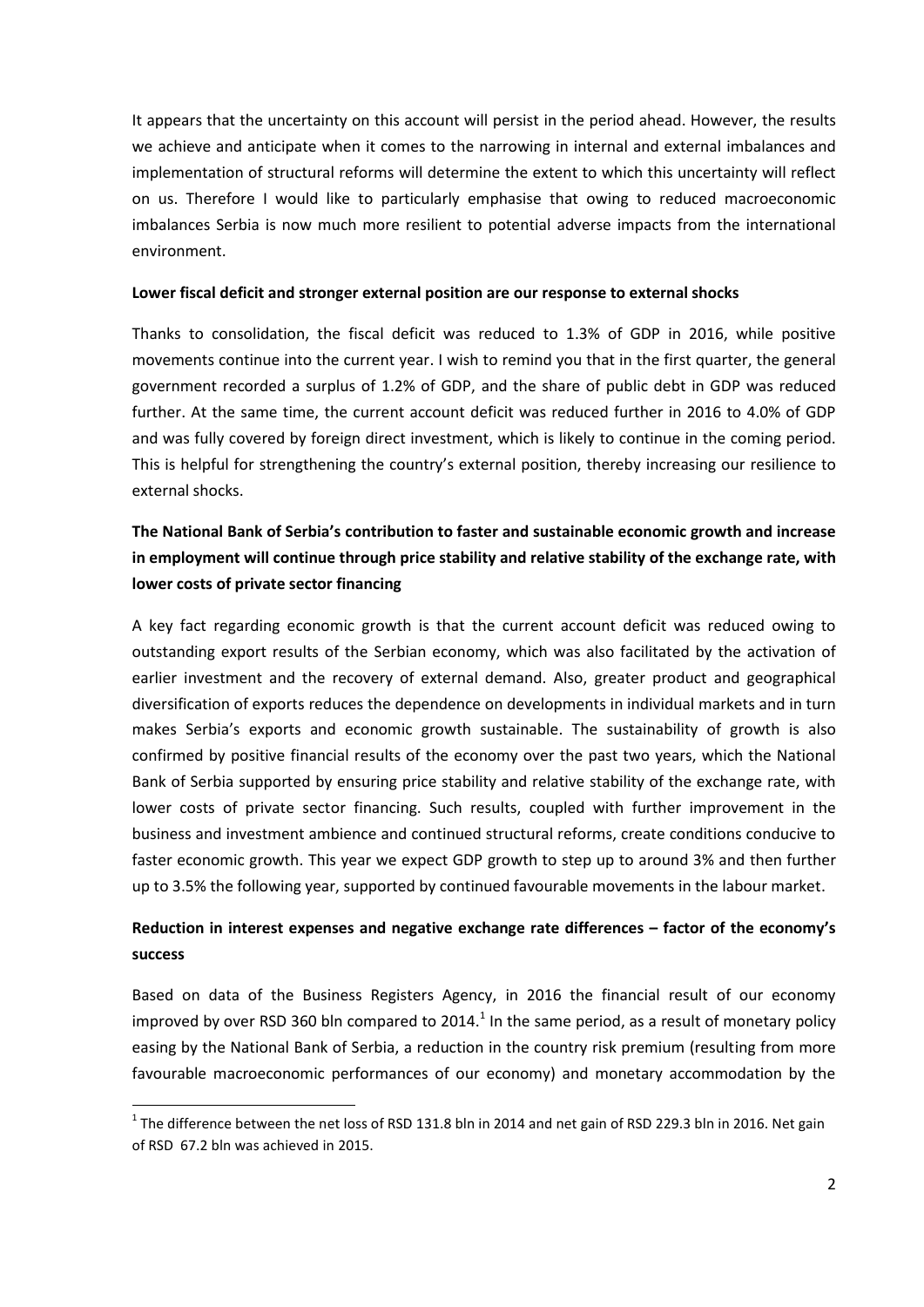European Central Bank, interest expenses declined from RSD 145 bln in 2014 to RSD 99.3 bln in 2016. This means that the corporate sector paid to creditors RSD 45.8 bln less in 2016 than in 2014. At the same time, owing to the stability of the dinar, which is the result of successful implementation of macroeconomic policies, and thus the National Bank of Serbia's policy as well, negative exchange rate differences fell by RSD 157.6 bln – from RSD 246.3 bln in 2014 to RSD 88.8 bln in 2016. In total, in respect of both these factors, the income statement of the corporate sector improved by RSD 203.4 bln in 2016 relative to 2014.

Given that the corporate sector has interest-bearing receivables, calculating positive exchange rate differences on FX receivables, the effect of savings in these two items on the profitability of the corporate sector equals RSD 148.4 bln in this period.

This makes us satisfied not only because of the volume of savings, but primarily because of the fact that this opens room for the corporate sector to engage in its regular business activities and to plan its development in more predictable circumstances. Of course, we are satisfied also because this confirms the soundness of the National Bank of Serbia's policy and gives us an incentive to continue with its implementation.

#### *Ladies and gentlemen, dear colleagues,*

Serbia's improved macroeconomic outlook and the results achieved in terms of the narrowing in internal imbalances and implementation of structural reforms have for quite some time been positively assessed by international financial institutions and rating agencies. Let me remind you that recently – in March to be precise – Moody's raised Serbia's credit rating. During the assessment, the agency took into account all of the results achieved in terms of reducing imbalances and achieving macroeconomic stabilisation, as well as the results of implementation of the dinarisation strategy and the resolution of non-performing loans. The risk premium, which since the start of the year has fallen in Serbia more than in the neighbouring countries, touching its ten-year low, also reflects the growing confidence in the Serbian economy.

In addition, the projections of key macroeconomic indicators for Serbia prepared by relevant institutions run close to our forecasts. They also assess that inflation will move within the target tolerance band both this and the next year, and expect further acceleration of GDP growth similar to our projections.

All the above factors indicate that our economy is now much more capable to respond to challenges – which is an additional incentive to us to preserve the stability we have ensured and to continue with structural reforms and improvements in the investment ambience.

You may rest assured that the National Bank of Serbia will continue to closely monitor and assess the developments and tendencies in the domestic market and the international environment. As so far, we will continue to apply all available instruments in order to maintain low and stable inflation in the